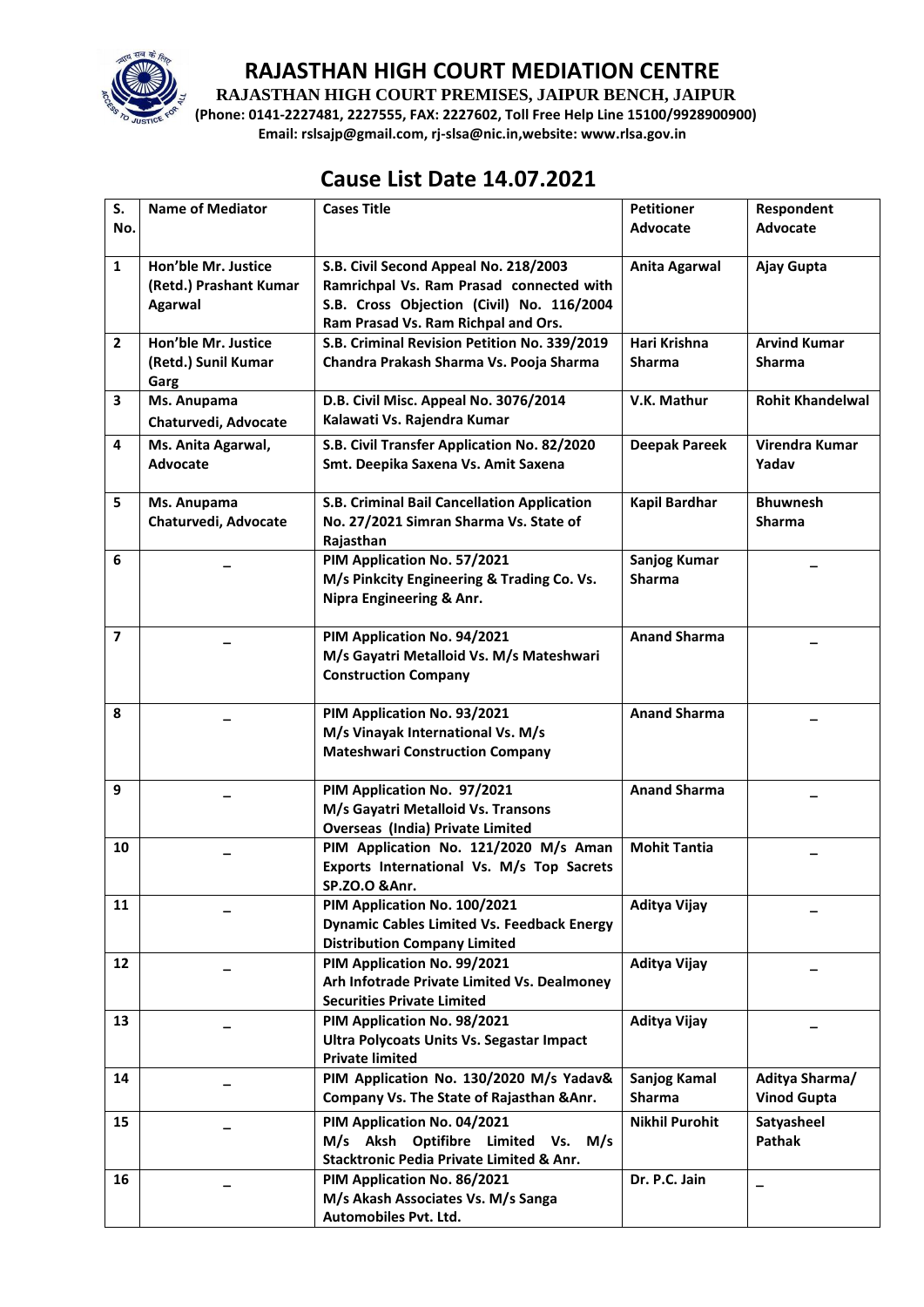

**RAJASTHAN HIGH COURT PREMISES, JAIPUR BENCH, JAIPUR**

**(Phone: 0141-2227481, 2227555, FAX: 2227602, Toll Free Help Line 15100/9928900900)**

**Email: rslsajp@gmail.com, rj-slsa@nic.in,website: www.rlsa.gov.in**

|  | PIM Application No. 89/2021     | C.P. Sharma |  |
|--|---------------------------------|-------------|--|
|  | UCO Bank Vs. Mohd. Faruq & Anr. |             |  |

**Learned Advocates are requested to get such matters referred to Mediation Centre, which in their opinion can be mutually settled by the parties on persuasion by trained Mediators, especially the matters arising out of matrimonial/ family disputes – divorce petitions, maintenance, custody of children, suit for injunction and/or declaration, partition, specific performance, recovery of possession, money suits, disputes between the landlord and tenant, Negotiable Instruments Act, Company matters and the matters of like nature. Learned Advocates may also provide the list of such cases to the Registrar (Judicial) Hon'ble Rajasthan High Court, Bench at Jaipur.** 

 **By Order** 

 **Special Secretary (Mediation & Arbitration) Rajasthan State Legal Services Authority Jaipur**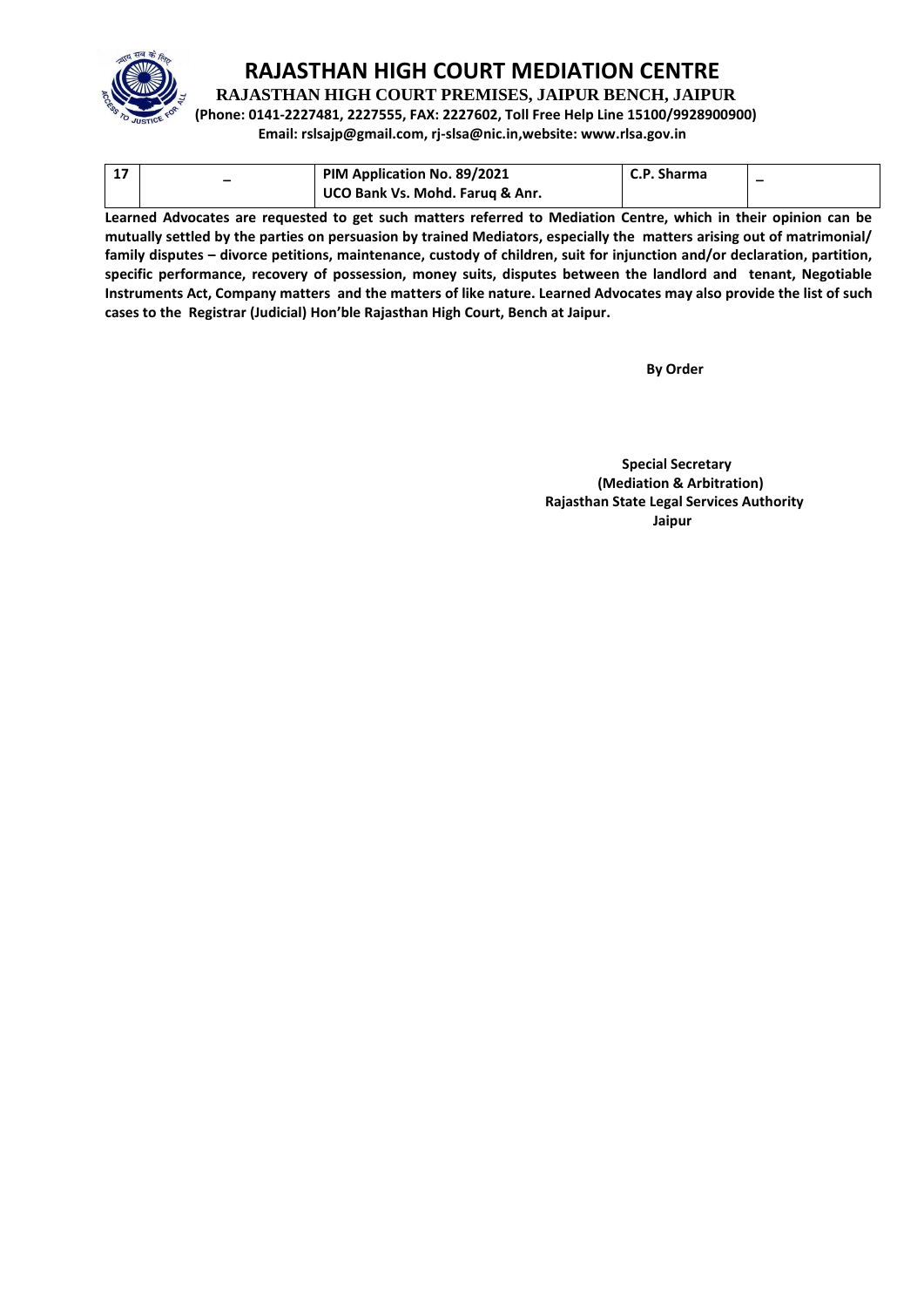

**RAJASTHAN HIGH COURT PREMISES, JAIPUR BENCH, JAIPUR**

**(Phone: 0141-2227481, 2227555, FAX: 2227602, Toll Free Help Line 15100/9928900900) Email: rslsajp@gmail.com, rj-slsa@nic.in,website: www.rlsa.gov.in**

# **Cause List Date 15.07.2021**

| S.                      | <b>Name of Mediator</b>           | <b>Cases Title</b>                                            | <b>Petitioner</b>                    | Respondent             |
|-------------------------|-----------------------------------|---------------------------------------------------------------|--------------------------------------|------------------------|
| No.                     |                                   |                                                               | Advocate                             | <b>Advocate</b>        |
| $\mathbf{1}$            | Hon'ble Mr. Justice               | S.B. Criminal Misc. (Petition) No. 993/2018                   | Deepak Sharma                        | <b>Amit Jindal</b>     |
|                         | (Retd.) Prashant Kumar<br>Agarwal | Prabhu Narayan Sharma Vs. State of Raj and<br>Anr.            |                                      |                        |
| $\overline{2}$          | Hon'ble Mr. Justice               | S.B. Criminal Bail Application No. 2603/2020                  | <b>Mahesh Gupta</b>                  | <b>Anil Kumar</b>      |
|                         | (Retd.) D.C. Somani               | Nitish Mathur Vs. State of Rajasthan                          |                                      | Upman                  |
| 3                       | <b>Hon'ble Mr Justice</b>         | D.B. Civil Misc. Appeal No. 2861/2012                         | <b>Anoop Dhand</b>                   | Dr. Mahesh             |
|                         | (Retd.) D.C. Somani               | Manju (Megha) Vs. Pawan Kumar                                 |                                      | Sharma /               |
|                         |                                   |                                                               |                                      | <b>Manish Kumar</b>    |
|                         |                                   |                                                               |                                      | Saini                  |
| $\overline{\mathbf{4}}$ | Ms. Chandra kanta                 | D.B. Civil Misc. Appeal No. 437/2021                          | Ravi Kumar                           | <b>Amitabh Jatav</b>   |
|                         | Gupta, RHJS (Retd.)               | Manju Solanki Vs. Bhawani Singh                               | <b>Kasliwal</b>                      |                        |
| 5                       | Ms. Chandra kanta                 | D.B. Civil Misc. Appeal No. 1316/2019                         | <b>Mumal Singh</b>                   | <b>Bipin Gupta</b>     |
|                         | Gupta, RHJS (Retd.)               | Lalchand Vs. Kavita Gadhwal                                   | Shekhawat /                          |                        |
| 6                       | Sh. D.P. Sharma,                  | D.B. Civil Misc. Appeal No. 860/2019                          | K.N. Sharma<br><b>Samarth Sharma</b> | Sajid Ali              |
|                         | RHJS (Retd.)                      | Ghanshyam Vs. Smt. Ashutosh Khanpuriya                        |                                      |                        |
|                         |                                   |                                                               |                                      |                        |
| $\overline{\mathbf{z}}$ | Sh. J.P. Goyal                    | D.B. Civil Misc. Appeal No. 52/2020                           | Rajneesh Gupta                       | Anil Agarwal/          |
|                         | Sr. Advocate                      | Chandra Prakash Singhal Vs. Smt. Anita                        |                                      | <b>Vikram Singh</b>    |
| 8                       | Sh. J. P. Goyal,                  | Singhal<br>D.B. Civil Misc. Appeal No. 937/2020               | <b>Rahul Agarwal</b>                 | Chauhan<br>Devanshu    |
|                         | <b>Sr. Advocate</b>               | Akhilesh S/o Shri Satyanarayan Prajapati Vs.                  |                                      | <b>Sharma</b>          |
|                         |                                   | Smt. Renu (Pooja) W/o Shri Akhilesh                           |                                      |                        |
|                         |                                   | Prajapati D/o Shri Devkaran                                   |                                      |                        |
| 9                       | Sh. J.P. Goyal,                   | D.B. Civil Misc. Appeal No. 5438/2019                         | <b>Prashant Kumar</b>                | <b>Aman Modi</b>       |
|                         | Sr. Advocate                      | Vishambhar Dayal Vs. Smt. Tarawati                            | <b>Sharma</b>                        |                        |
| 10                      | Sh. J.P. Goyal,                   | D.B. Civil Misc. Appeal No. 4764/2018 Lalit                   | Sudarshan                            | <b>Manak Chand</b>     |
|                         | <b>Sr. Advocate</b>               | Sangtani Vs. Smt. Kavita Sangtani                             | <b>Kumar Laddha</b>                  | Jain                   |
| 11                      | Smt. Pramila Acharya,             | S.B.<br>Criminal<br><b>Revision</b><br><b>Petition</b><br>No. | <b>Tapeshwar Pal</b>                 | <b>Ripu Daman</b>      |
|                         | <b>Advocate</b>                   | 1300/2020 Kamlesh Mehra Vs. Sushila Atal                      | Singh                                | <b>Singh Naruka</b>    |
| 12                      | Smt. Pramila Acharya,             | D.B. Civil Misc. Appeal No. 939/2020                          | Parmar<br><b>Samarth Sharma</b>      | <b>Arvind Kumar</b>    |
|                         | <b>Advocate</b>                   | Kushal Singh Raghuwanshi Vs. Smt. Rajesh                      |                                      | Arora                  |
|                         |                                   | Kanwar                                                        |                                      | Kamla Kumar Giri       |
| 13                      | Sh. Ankur Rastogi                 | S.B. Civil First Appeal No. 446/2014                          | <b>Mohammed</b>                      | <b>Mohit Gupta</b>     |
|                         | Advocate                          | Jagdish Vs. Phooli Devi                                       | Anees                                |                        |
| 14                      | Sh. Ankur Rastogi,                | D.B. Civil Misc. Appeal No. 5446/2019                         | <b>Kunal Jaiman</b>                  | <b>Sandeep Nirwan</b>  |
|                         | Advocate                          | Smt. Neelam Vs. Shree Mahaveer Prajapati                      |                                      |                        |
| 15                      | Sh. Ankur Rastogi,                | D.B. Civil Misc. Appeal No. 5818/2019                         | <b>Inder Raj Saini</b>               | <b>Karam Veer</b>      |
|                         | Advocate                          | Anil Kumar Vs. Smt. Priyanka                                  |                                      |                        |
| 16                      | Sh. Ankur Rastogi,                | D.B. Civil Misc. Appeal No. 4165/2011                         | Rajendra Prasad                      | <b>Alok Chaturvedi</b> |
|                         | Advocate                          | Kalpana Jain Vs. Sonu Jain                                    | <b>Sharma</b>                        |                        |
| 17                      | Sh. Ankur Rastogi,                | S.B. Civil Misc. Appeal No. 3466/2018                         | V. L. Mathur/                        | Dharmendra Jain        |
|                         | Advocate                          | Kana Ram Vs. Madan Singh                                      | Suresh Kashyap                       |                        |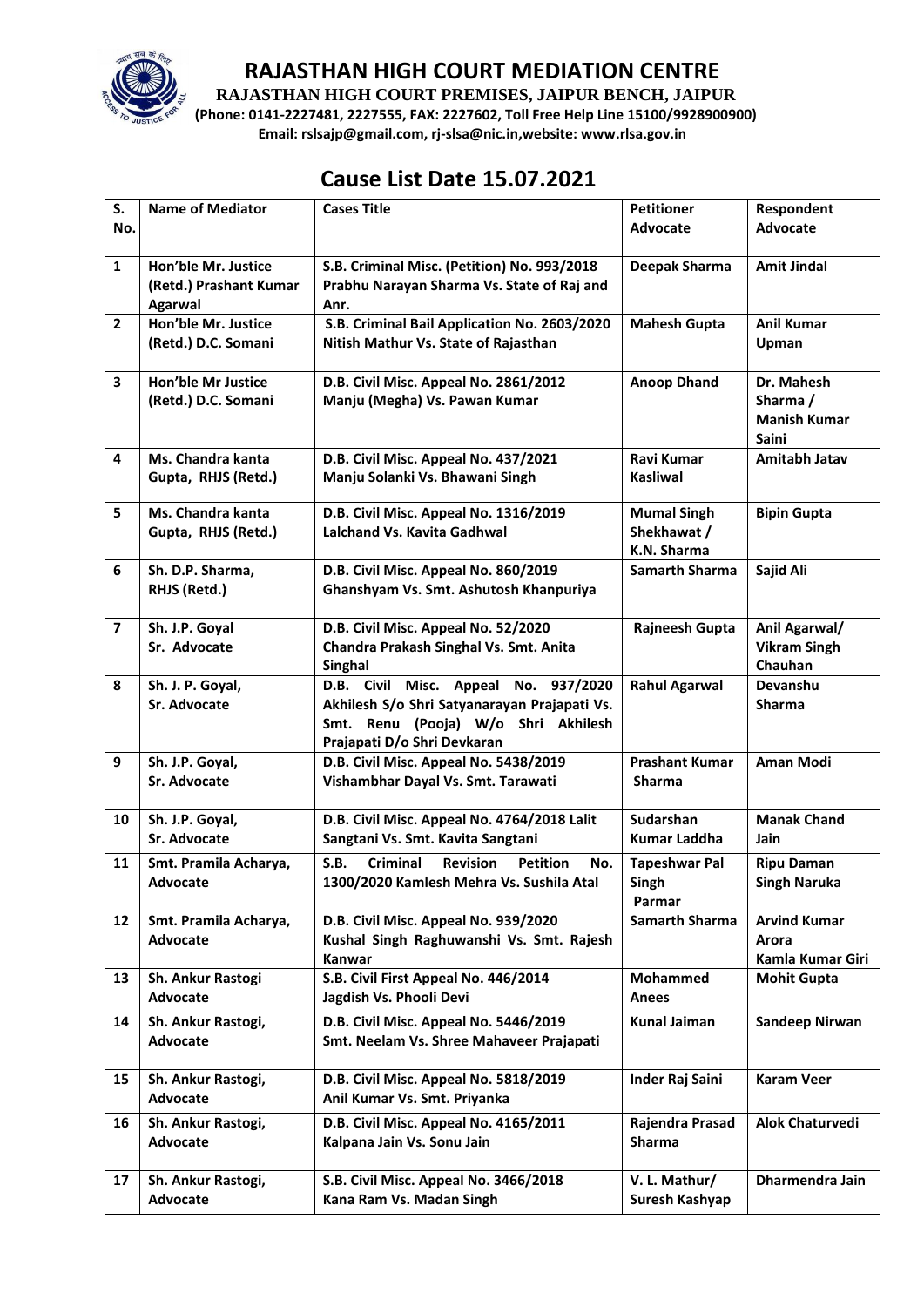

**RAJASTHAN HIGH COURT PREMISES, JAIPUR BENCH, JAIPUR**

**(Phone: 0141-2227481, 2227555, FAX: 2227602, Toll Free Help Line 15100/9928900900) Email: rslsajp@gmail.com, rj-slsa@nic.in,website: www.rlsa.gov.in**

| 18 | Sh. Ankur Rastogi,          | D.B. Civil Misc. Appeal No. 4325/2017                                              | C. P. Sharma                        | <b>Ajeet Singh</b>    |
|----|-----------------------------|------------------------------------------------------------------------------------|-------------------------------------|-----------------------|
|    | Advocate                    | Smt. Laxmi Devi Vs. Babu Lal Sharma                                                |                                     | Luniya                |
|    |                             |                                                                                    |                                     |                       |
| 19 | Sh. Ankur Rastogi,          | D.B. Civil Misc. Appeal No. 9/2018                                                 | P.S. Sharma                         | <b>Dinesh Yadav</b>   |
|    | Advocate                    | Yogesh Pahadia Vs. Smt. Seema                                                      |                                     |                       |
| 20 | Sh. Ankur Rastogi           | D.B. Civil Misc. Appeal No. 4761/2018                                              | Sunita Sharma                       | Atul Kumar Jain       |
|    | Advocate                    | Smt. Yogita Vs. Rajesh Verma                                                       |                                     | Hemraj Rodiya         |
|    |                             |                                                                                    |                                     |                       |
| 21 | Ms. Archana Mantri,         | D.B. Civil Misc. Appeal No. 1166/2020                                              | <b>Anoop Pareek</b>                 | <b>Mahesh Chand</b>   |
|    | Advocate                    | Manish Jaiman Vs. Smt. Meenu @ Chanchal                                            |                                     | Gautam                |
|    |                             |                                                                                    |                                     |                       |
| 22 | Sh. Alok Garg,              | D.B. Civil Misc. Appeal No. 10/2018                                                | <b>Vikas Kabra</b>                  | Deepak Sidh           |
|    | <b>Advocate</b>             | Shashikant Kothiyal Vs. Smt. Rajshri                                               |                                     | Harshita Sharma       |
|    |                             | Kothiyal                                                                           |                                     |                       |
| 23 | Ms. Raj Sharma,             | D.B. Civil Misc. Appeal No. 163/2021                                               | <b>Kapil Gupta</b>                  | <b>Avanish Kumar</b>  |
|    | <b>Advocate</b>             | Smt. Meenakshi Vs. Jagpreet Singh                                                  |                                     | <b>Sharma</b>         |
|    |                             |                                                                                    |                                     |                       |
| 24 | Ms. Raj Sharma,             | D.B. Civil Misc. Appeal No. 4685/2019 Smt.                                         | <b>Arvind Kumar</b>                 | Ajay Sharma           |
|    | Advocate                    | Renu Tiwari @ Renu Gautam Vs. Ravi                                                 | <b>Bhardwaj</b>                     |                       |
|    |                             | <b>Prakash Tiwari</b>                                                              |                                     |                       |
|    |                             |                                                                                    | Madhumita                           |                       |
| 25 | Ms. Raj Sharma,<br>Advocate | S.B. Civil Transfer Application No. 100/2019<br>Preti Bala Sharma Vs. Mahesh Kumar |                                     | M.S. Raghav           |
|    |                             | <b>Sharma</b>                                                                      |                                     |                       |
|    |                             |                                                                                    |                                     |                       |
| 26 | Ms. Raj Sharma,             | D.B. Civil Misc. Appeal No. 6736/2017                                              | A.K. Pareek                         | <b>Pateek Sharma</b>  |
|    | Advocate                    | Dr. Anoop Kumar Nair Vs. Smt. Khushboo                                             |                                     |                       |
|    |                             | Govind                                                                             |                                     |                       |
| 27 | Sh. Manish Kumawat,         | S.B. Criminal Misc. Petition No. 2463/2020                                         | <b>Ram Manohar</b>                  | <b>Amit Ratnawat</b>  |
|    | Advocate                    | Rohit Mittal Vs. State of Rajasthan                                                | <b>Sharma</b>                       |                       |
| 28 | Sh. Manish Kumawat,         | D.B.Civil Miscellaneous Appeal No. 415/2020                                        | <b>Hemant Taylor</b>                | <b>Sudhir Jain</b>    |
|    | <b>Advocate</b>             | Chandra Prakash V/s Sangeeta Chhawani                                              |                                     |                       |
|    |                             |                                                                                    |                                     |                       |
| 29 | Sh. Vinodi Lal Mathur,      | S.B.Civil Revision Petition No. 69/2019                                            | O.P. Mishra                         | <b>Maneesh Sharma</b> |
|    | <b>Advocate</b>             | Udaiveer Singh V/s Smt. Kusum Singh                                                |                                     |                       |
| 30 | Sh. Sageer Ahammed,         | D.B. Civil Misc. Appeal No. 1056/2020                                              | <b>Vikram Singh</b>                 | <b>Vikas Kabra</b>    |
|    | Advocate                    | Dilip Singh Rajawat Vs. Smt. Sonu @ Santara                                        | Panwar                              |                       |
| 31 | Sh. Sageer Ahammed,         | D.B. Civil Miscellaneous Appeal No.                                                | <b>Krishan Singh</b>                | <b>Harendra Singh</b> |
|    | Advocate                    | 3009/2019 Ashok Kumar Vs. Smt. Indrawati                                           | Rawat                               |                       |
|    |                             |                                                                                    |                                     |                       |
| 32 | Sh. Sageer Ahammed,         | S.B. Criminal Misc. Petition No. 2944/2020                                         | Kapil Prakash                       | <b>Anurag Shukla</b>  |
|    | Advocate                    | Dr. Shirish Mandawat Vs. State of Rajasthan                                        | <b>Mathur</b>                       |                       |
|    |                             |                                                                                    |                                     |                       |
| 33 | Sh. Manoj Sharma,           | D.B. Civil Misc. Appeal No. 5092/2019                                              | <b>Rahul Kamwar</b>                 | <b>Pallav Sharma</b>  |
|    | Advocate                    | Somesh Yadav Vs. Smt. Mithlesh Yadav                                               |                                     |                       |
| 34 | Sh. Bhuvnesh Sharma         | D.B. Civil Misc. Appeal No. 6411/2019                                              | R.P. Vijay                          | Rajendra Singh        |
|    |                             | Neha Jain Vs. Neeraj Kala                                                          |                                     | <b>Tanwar</b>         |
|    |                             |                                                                                    |                                     |                       |
| 35 | Sh. Ravi Bhojak,            | S.B. Criminal Misc. (Petition) No. 85/2020                                         | <b>Behari Lal</b>                   | Vivek Raj Bajwa       |
|    | Advocate                    | Dr. Tavindar Kaur @ Sachi Vs. The State of<br>Rajasthan                            | <b>Agarwal</b><br><b>Amit Gupta</b> |                       |
|    |                             |                                                                                    |                                     |                       |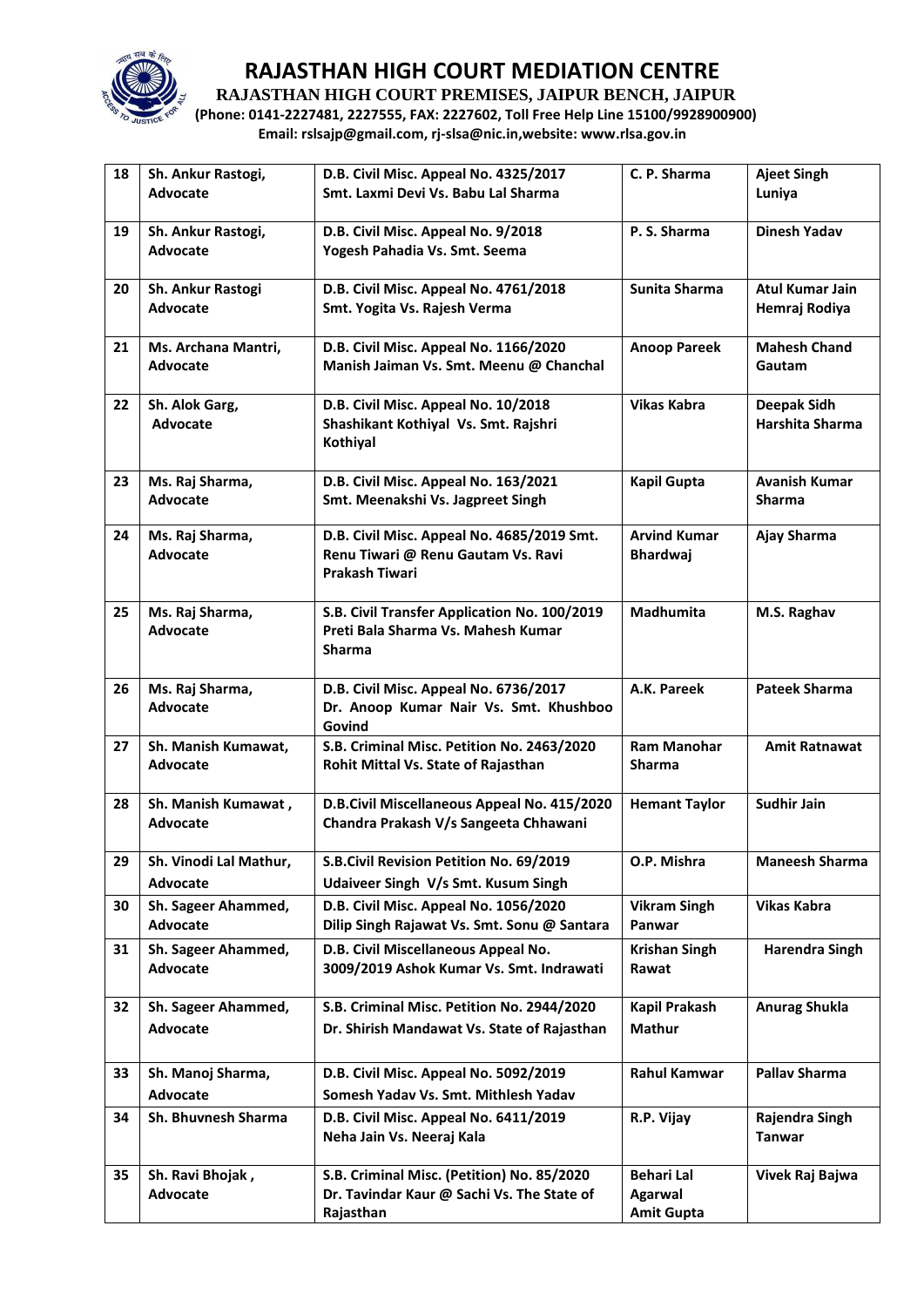

**RAJASTHAN HIGH COURT PREMISES, JAIPUR BENCH, JAIPUR**

**(Phone: 0141-2227481, 2227555, FAX: 2227602, Toll Free Help Line 15100/9928900900) Email: rslsajp@gmail.com, rj-slsa@nic.in,website: www.rlsa.gov.in**

| 36 | Dr. Y.C. Sharma,<br>Advocate          | D.B. Civil Misc. Appeal No. 2327/2014<br>Dr. Praveen Kulshreshtha Vs. Smt. Neelam<br>Kulshreshtha connected with D.B. Civil Misc.<br>Appeal No. 2331/2014 | Abhi Goyal           |                             |
|----|---------------------------------------|-----------------------------------------------------------------------------------------------------------------------------------------------------------|----------------------|-----------------------------|
| 37 | Sh. Sudesh Bansal,<br><b>Advocate</b> | D.B. Civil Miscellaneous Appeal No.<br>782/2020 Jitendra Kumar Soni Vs. Poonam<br>@ Anju                                                                  | Mohd. Zubeir         | Ms. Sweety<br><b>Mishra</b> |
| 38 | Sh. Hari Kishan Sharma,<br>Advocate   | S.B. Criminal Revision Petition No. 654/2018<br>Dinesh Gaur Vs. Smt. Deepika Sharma                                                                       | <b>Mahesh Gupta</b>  | J.K.<br>Moolchandani        |
| 39 | Ms. Archana Mantri,<br>Adovate        | S.B. Civil First Appeal No. 212/2011 with<br>51/2012 Surendra Kumar and Ors. Vs<br><b>Jugendra Kumar and Ors.</b>                                         | Rani Bhandari        | <b>Aditya Mathur</b>        |
| 40 | Sh. Shashi Bhushan<br>Gupta, Advocate | S.B. Criminal Miscellaneous (Petition) No.<br>5142/2019 Mohammad Khaliq Vs State of<br>Rajasthan                                                          | <b>Amit Dadhich</b>  | <b>Shamsul Aarefin</b>      |
| 41 | Ms. Anupama<br>Chaturvedi, Advocate   | S.B. Criminal Misc. Bail Application No.<br>11252/2020 Suraj Singh Vs. State of<br>Rajasthan                                                              | Rajneesh Gupta       | <b>Mahesh Sharma</b>        |
| 42 |                                       | PIM Application No. 76/2021<br>Punjab & Sind Bank Vs. Shri Dayal alias Deen<br>Dayal Samota & Anr.                                                        | Shantanu Soni        |                             |
| 43 |                                       | PIM Application No. 79/2021<br>Punjab & Sind Bank Vs. Shri Dinesh Saini &<br>Anr.                                                                         | Shantanu Soni        |                             |
| 44 |                                       | PIM Application No. 37/2021<br>Canara Bank Vs. M/s Hardcore Fitness Cuts<br>and Curves                                                                    | <b>Alok Garg</b>     |                             |
| 45 |                                       | PIM Application No. 13/2021<br>M/s Rajendra Singh Bhamboo Infra Pvt. Ltd.<br>Vs. The Jaipur Development Authority,<br>Jaipur & Anr.                       | P.C. Yadav           | <b>Punit Singhvi</b>        |
| 46 |                                       | PIM Application No. 156/2020<br>Sanjay Phophalia Vs. Gordhan Das<br>Maheshwari                                                                            | Sh. Alok Garg        | <b>Nikhil Jain</b>          |
| 47 |                                       | PIM Application No. 03/2021<br>Canara Bank Vs. M/s Shree Paras Packing<br>Solution Pvt. Ltd. & Anr.                                                       | <b>Alok Garg</b>     |                             |
| 48 |                                       | PIM Application No. 95/2020<br>M/s Rudradham Buildcom Developers Vs.<br>M/s Across Engitech Pvt. Ltd.                                                     | <b>Gunjan Pathak</b> | <b>Sandeep Beniwal</b>      |

**Learned Advocates are requested to get such matters referred to Mediation Centre, which in their opinion can be mutually settled by the parties on persuasion by trained Mediators, especially the matters arising out of matrimonial/ family disputes – divorce petitions, maintenance, custody of children, suit for injunction and/or declaration, partition, specific performance, recovery of possession, money suits, disputes between the landlord and tenant, Negotiable Instruments Act, Company matters and the matters of like nature. Learned Advocates may also provide the list of such cases to the Registrar (Judicial) Hon'ble Rajasthan High Court, Bench at Jaipur.** 

 **By Order** 

 **Special Secretary (Mediation & Arbitration) Rajasthan State Legal Services Authority Jaipur**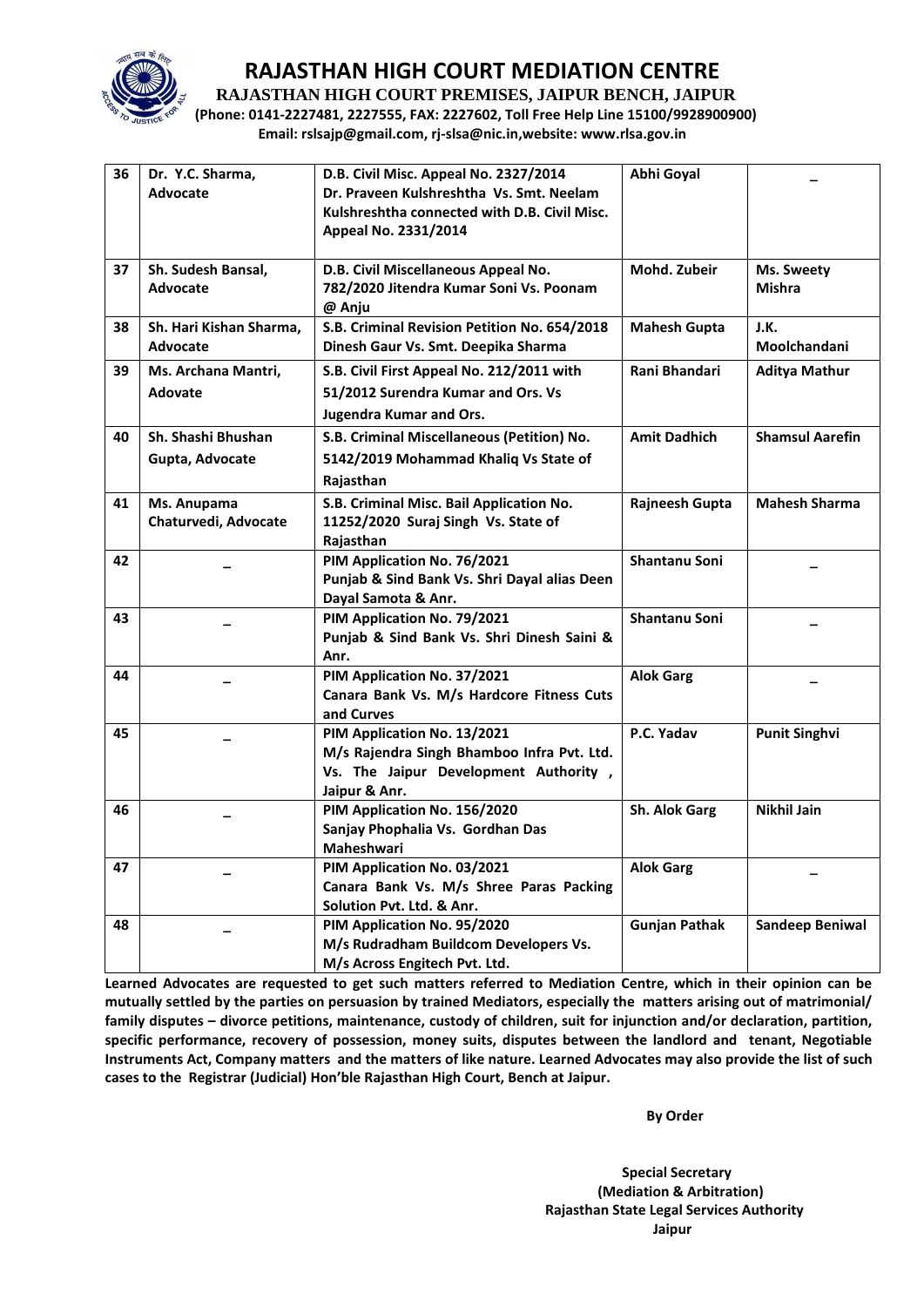

**RAJASTHAN HIGH COURT PREMISES, JAIPUR BENCH, JAIPUR**

**(Phone: 0141-2227481, 2227555, FAX: 2227602, Toll Free Help Line 15100/9928900900) Email: rslsajp@gmail.com, rj-slsa@nic.in,website: www.rlsa.gov.in**

# **Cause List Date 16.07.2021**

| S.<br>No.      | <b>Name of Mediator</b>                   | <b>Cases Title</b>                                                                                                                                                                                   | <b>Petitioner</b><br><b>Advocate</b>                                | Respondent<br><b>Advocate</b>                            |
|----------------|-------------------------------------------|------------------------------------------------------------------------------------------------------------------------------------------------------------------------------------------------------|---------------------------------------------------------------------|----------------------------------------------------------|
| $\mathbf{1}$   | Sh Gyan Prakash<br>Pandey, RHJS (Retd.)   | D.B. Civil Misc. Appeal No. 1131/2020<br>Narendra Singh Vs. Smt. Pinki @ Jaya<br>Kanwar                                                                                                              | Hanuman<br>Choudhary                                                | <b>Krishan Pratap</b><br>Singh                           |
| $\overline{2}$ | Sh. D.P. Sharma,<br>RHJS (Retd.)          | D.B. Civil Misc. Appeal No. 534/2020<br>Lakhan Singh Vs. Shankuntala                                                                                                                                 | Siya Ram<br><b>Sharma</b>                                           | <b>Himmat Singh</b><br><b>Bidarwar</b>                   |
| 3              | Sh. D.P. Sharma,<br>RHJS (Retd.)          | <b>Civil</b><br>D.B.<br><b>Miscellaneous</b><br>Appeal<br>No.<br>3005/2019 Prashant Sharma Vs Smt. Yogesh<br><b>Kumari</b>                                                                           | Ganesh Gupta/<br><b>Shailesh Prakash</b><br><b>Sharma</b>           | <b>Samarth Sharma</b>                                    |
| 4              | Sh. D.P. Sharma,<br>RHJS (Retd.)          | D.B. Civil Misc. Appeal No. 1408/2019<br>Mukesh Kumar Pareta Vs. Smt.<br><b>DeepikaPareta</b>                                                                                                        | <b>Abdul Kalam</b><br><b>Khan</b>                                   | <b>Govind Lal</b><br>Choudhary                           |
| 5              | Sh. G.K. Garg,<br><b>Sr. Advocate</b>     | S.B. Criminal Revision Petition No. 466/2020<br>Manoj Adwani Vs. Lalita Tanani (Adwani)<br>connected with S.B. Criminal Revision<br>Petition No. 155/2020 Lalita Tanani (Advani)<br>Vs. Manoj Advani | Sudhir Jain/<br>Parth Sharma/<br><b>Mirza Sharaft</b><br><b>Beg</b> |                                                          |
| $\overline{7}$ | Sh. S.P. Mathur,<br><b>Advocate</b>       | D.B. C.M.A No. 547/2020 Rohit Tekdiwal Vs.<br>Smt. Shikha Alias Deepshikha Singhania                                                                                                                 | Vijaydutt<br><b>Sharma</b>                                          | <b>Purvi Mathur</b>                                      |
| 8              | Sh. S.P. Mathur,<br><b>Advocate</b>       | D.B. Civil Misc. Appeal No. 456/2020<br>Smt. Shivani Koolwal Vs. Naveen Koolwal                                                                                                                      | Ajay Kumar Jain                                                     | <b>Sudesh Bansal</b>                                     |
| 9              | Sh. S.P. Mathur,<br><b>Advocate</b>       | D.B. Civil Misc. Appeal No. 2821/2018<br>Smt. Smita Nair Vs. Vinod Kumar Nair                                                                                                                        | <b>Susheel Pujari</b>                                               | <b>Hemant Tailor</b><br>Rajeev Surana                    |
| 10             | Sh. Alok Garg,<br><b>Advocate</b>         | D.B. Civil Misc. Appeal No. 4319/2018<br>Ramdayal Meena Vs. Smt. Babli Meena                                                                                                                         | Ravi Kumar<br><b>Kasliwal</b>                                       | Sajid Ali                                                |
| 11             | Sh. Ashwani Chobisa,<br><b>Advocate</b>   | D.B. Civil Misc. Appeal No. 2974/2020<br>Vikas Kumar Vs. Smt. Sarita                                                                                                                                 | M.S. Sharan                                                         | M.M. Ranjan<br><b>Rohal Agarwal</b>                      |
| 12             | Sh. Vinodi Lal Mathur,<br><b>Advocate</b> | D.B. Civil Misc. Appeal No. 3965/2019<br>Archana Tiwari Vs. Nikhil Tiwari                                                                                                                            | Neeraj Batra                                                        | O.P. Mishra                                              |
| 13             | Ms. Anita Agarwal,<br>Advocate            | D.B. Special Appeal (Writ) No. 881/2018<br>In S.B. Civil Writ Petition No. 1861/2006<br>M/s Mineral Exploration Corporation<br>Limited Vs. The Presiding Officer and Ors.                            | Mukesh Dudi<br><b>Basant Singh</b><br>Chhaba                        | <b>Rewar Mal</b><br><b>Mangal Chand</b><br><b>Taylor</b> |
| 14             | Sh. Ashwani Chobisa,<br><b>Advocate</b>   | D.B. Civil Misc. Appeal No. 233/2019<br>Rajendra Duggad Vs. Smt. Geeta                                                                                                                               | Mahendra<br><b>Kumar Jain</b>                                       | <b>Manisha Surana</b>                                    |
| 15             | Sh. Ajay Kumar Bajpai,<br>Advocate        | D.B. Civil Misc. Appeal No. 712/2015<br>Lakhera Vs. Kanhaiya<br>Smt.<br>Mava<br>Lal<br>Lakshkar                                                                                                      | T. C. Vyas                                                          | Anshuman<br>Saxena /<br>G. P. Kumawat                    |
| 16             | Sh. Rajendra Singh<br>Shekhawat, Advocate | D. B. Civil Misc. Appeal No. 919/2020<br>Naresh Kumar Vs. Smt. Anju Mehra                                                                                                                            |                                                                     | Ashwani Kumar<br>Chobisa                                 |
| 17             | Sh. Vikas Jain<br>Advocate                | D.B. Civil Misc. Appeal No. 1168/2020<br>Harish Sehgal Vs. Smt. Jyoti                                                                                                                                | Samarth Sharma                                                      | Ajay Sharma /<br>Ms. Shilpa<br>Sharma                    |
| 18             | Sh. Vikas Jain<br>Advocate                | <b>D.B.Civil</b><br><b>Miscellaneous</b><br>Appeal<br>No.<br>5139/2019<br>Rekha Saxena V/s Suprabhat                                                                                                 | Harsh Vardhan<br>Sharma                                             | M.K. Kaushik                                             |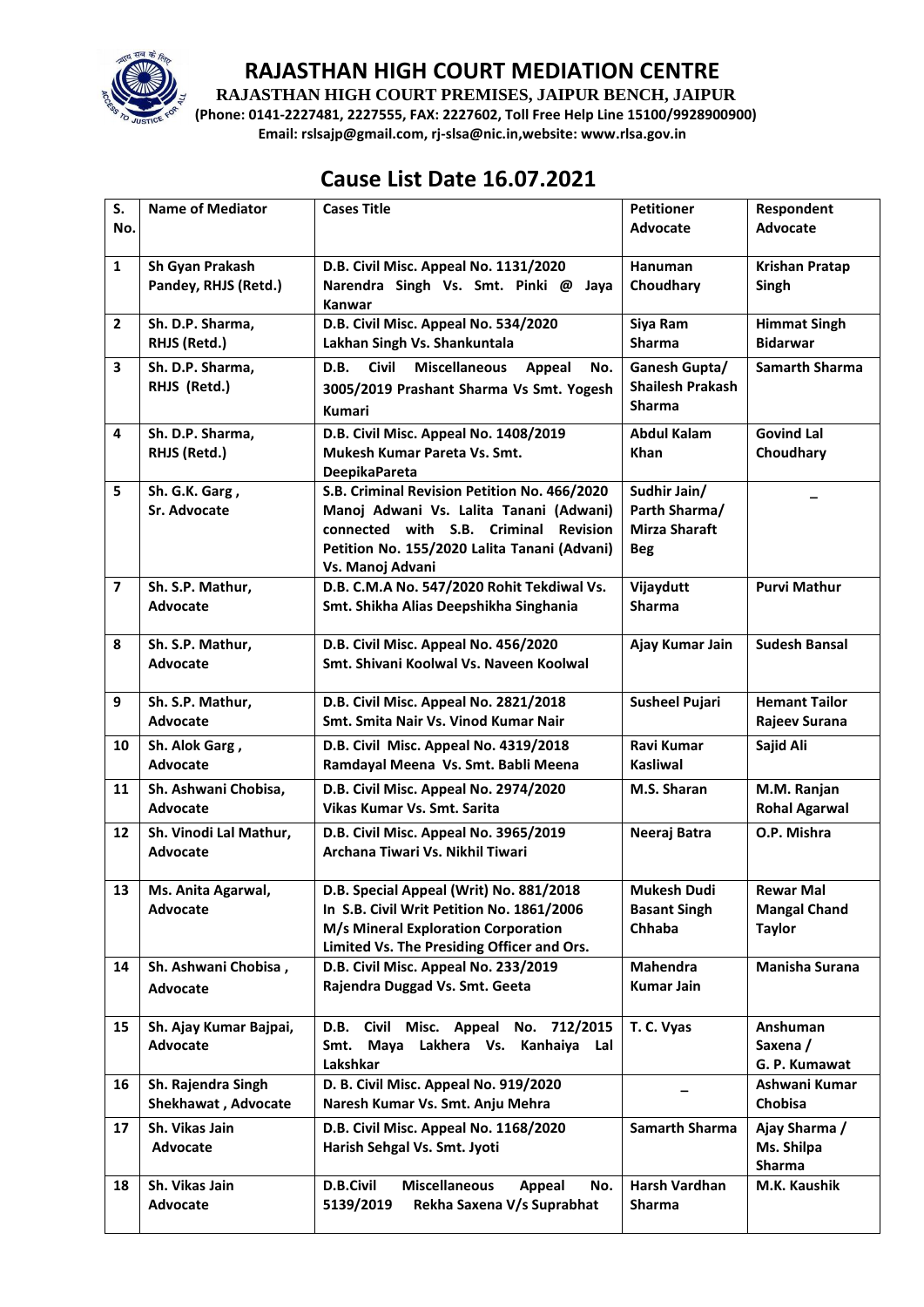

**RAJASTHAN HIGH COURT PREMISES, JAIPUR BENCH, JAIPUR**

**(Phone: 0141-2227481, 2227555, FAX: 2227602, Toll Free Help Line 15100/9928900900) Email: rslsajp@gmail.com, rj-slsa@nic.in,website: www.rlsa.gov.in**

| 19 | Sh. Sudesh Bansal,                     | S.B. Civil Misc. Appeal No. 4447/2019                                                                                                         | <b>Prem Kumar</b>                                     | Jai Praksh Gupta                                 |
|----|----------------------------------------|-----------------------------------------------------------------------------------------------------------------------------------------------|-------------------------------------------------------|--------------------------------------------------|
|    | Advocate                               | Navdeep Alias Shivam Vs. Har Khas                                                                                                             | <b>Sharma</b>                                         |                                                  |
| 20 | Sh. Sudesh Bansal,<br>Advocate         | D.B. Civil Misc. Appeal No. 5097/2019<br>Smt. Farida Bano Vs. Abdul Salam                                                                     | <b>Syed Saddat Ali</b>                                | Surendra Sharma                                  |
| 21 | Sh. Manoj Sharma,<br>Advocate          | S.B. Criminal Revision Petition No.<br>2655/2019 Surya Prakash Vs. Rama Verma<br>connected with S.B. Criminal Misc. Petition<br>No. 7270/2019 | <b>Pawer Kumar</b><br>Verma                           | <b>Gajveer Singh</b><br>Rajawat                  |
| 22 | Sh. Harish Kumar<br>Tripathi, Advocate | S.B. Civil Transfer Application No. 112/2020<br>Smt. Monu Bairwa Vs. Kartar                                                                   | Devenshu<br><b>Sharma</b>                             | <b>Ajeet Singh</b><br>Devenda                    |
| 23 | Sh. Harish Kumar<br>Tripathi, Advocate | S.B. Civil Transfer Application No. 113/2020<br>Smt. Sonu Bairwa Vs. Ramavtar                                                                 | Devenshu<br>Sharma                                    | <b>Ajeet Singh</b><br><b>Devenda</b>             |
| 24 | Sh. Ashok Sharma,<br>Advocate          | S.B. Civil Misc. Appeal No. 2595/2017<br>Harigyan Vs. S A G Infotech Pvt Ltd                                                                  | I. R. Saini                                           | B. R. Vashishtha /<br>Aniruddha<br><b>Sharma</b> |
| 25 | Sh. Y.C. Sharma,<br>Advocate           | S.B. Criminal Misc. Bail Application No.<br>3883/2021<br>Vivek Khandelwal Vs. State of Rajasthan                                              | Rajeev Sharma                                         | <b>Ketan Chaudhary</b>                           |
| 26 | Sh. Shashi Bhushan                     | D.B. Civil Cross Objection No. 57/2019                                                                                                        | <b>Ritesh Jain</b>                                    | Girish                                           |
|    | Gupta, Advocate                        | In D.B. Civil Misc. Appeal No. 1200/2019                                                                                                      |                                                       | <b>Khandelwal</b>                                |
|    |                                        | Murarilal Vs. Kripa Devi Connected with D.B.                                                                                                  |                                                       | Aslam S. Khan                                    |
|    |                                        | Civil Misc. Appeal No. 1200/2019 Murarilal                                                                                                    |                                                       |                                                  |
|    |                                        | Vs. Kripa Devi                                                                                                                                |                                                       |                                                  |
| 27 | Sh. Shashi Bhushan<br>Gupta, Advocate  | D. B. Civil Misc. Appeal No. 1033/2020<br>Rubina Vs. Abdul Mohid                                                                              | <b>Anil Agarwal</b>                                   | <b>Shamsul Aarefih</b>                           |
| 28 | Sh. P.K. Kasliwal,<br>Advocate         | Civil<br><b>Miscellaneous</b><br>D.B.<br>Appeal<br>No.<br>154/2012 Sunil Kumar Gupta Vs Smt. Vijay<br>Laxmi Gupta Alias Rekha                 | <b>Sunil Tyagi</b>                                    | Dheeraj Tripathi                                 |
| 29 | Sh. P.K. Kasliwal,<br>Advocate         | S.B. Criminal Misc. Petition No. 628/2016<br>Rakhi and Ors. Vs. State of Rajasthan and<br>Anr.                                                | S.S. Sunda                                            | Anil Agarwal,<br><b>Vikram Singh</b><br>Chuhan   |
| 30 | Sh. P.K. Kasliwal<br>Advocate          | D.B. Civil Misc. Appeal No. 440/2020<br>Mohammed Irfan Vs. Gulfisha Nawab                                                                     | <b>Arvind Arora</b><br>Ms. Komal<br><b>Kumar Giri</b> | Sajid Ali                                        |
| 31 | Sh. Ravi Bhojak,<br>Advocate           | D.B. Civil Misc. Appeal No. 5272/2016<br>Pukhraj Kumar Vs. Kavita                                                                             | Anurodh Tyagi<br><b>Sunil Tyagi</b>                   | <b>Hemant Gajraj</b><br>Mahaveer Kalwa           |
| 32 | Sh. Ravi Bhojak,<br>Advocate           | D.B.Civil Miscelaneous Appeal No.<br>6485/2019 Smt. Indra Devi Lakshkar V/s<br>Lakhan Lal Lakshkar                                            | L.M. Bhardwaj                                         | <b>Sageer Ahmed</b>                              |
| 33 |                                        | PIM Application No. 108/2021<br>M/s Vinayak Developers Vs. M/s Ishwar<br><b>Metal Industries</b>                                              | Surya Praksh                                          |                                                  |
| 34 |                                        | PIM Application No. 102/2021<br>TAV Polyplast Vs. Laxmi Steel Roy                                                                             | Atul Bhardwaj                                         |                                                  |
| 35 |                                        | PIM Application No. 43/2021<br>Moka Business Pvt. Ltd. Vs. Prime Comfort<br>Products Pvt. Ltd.                                                | <b>Shantanu</b><br><b>Kumawat</b>                     |                                                  |